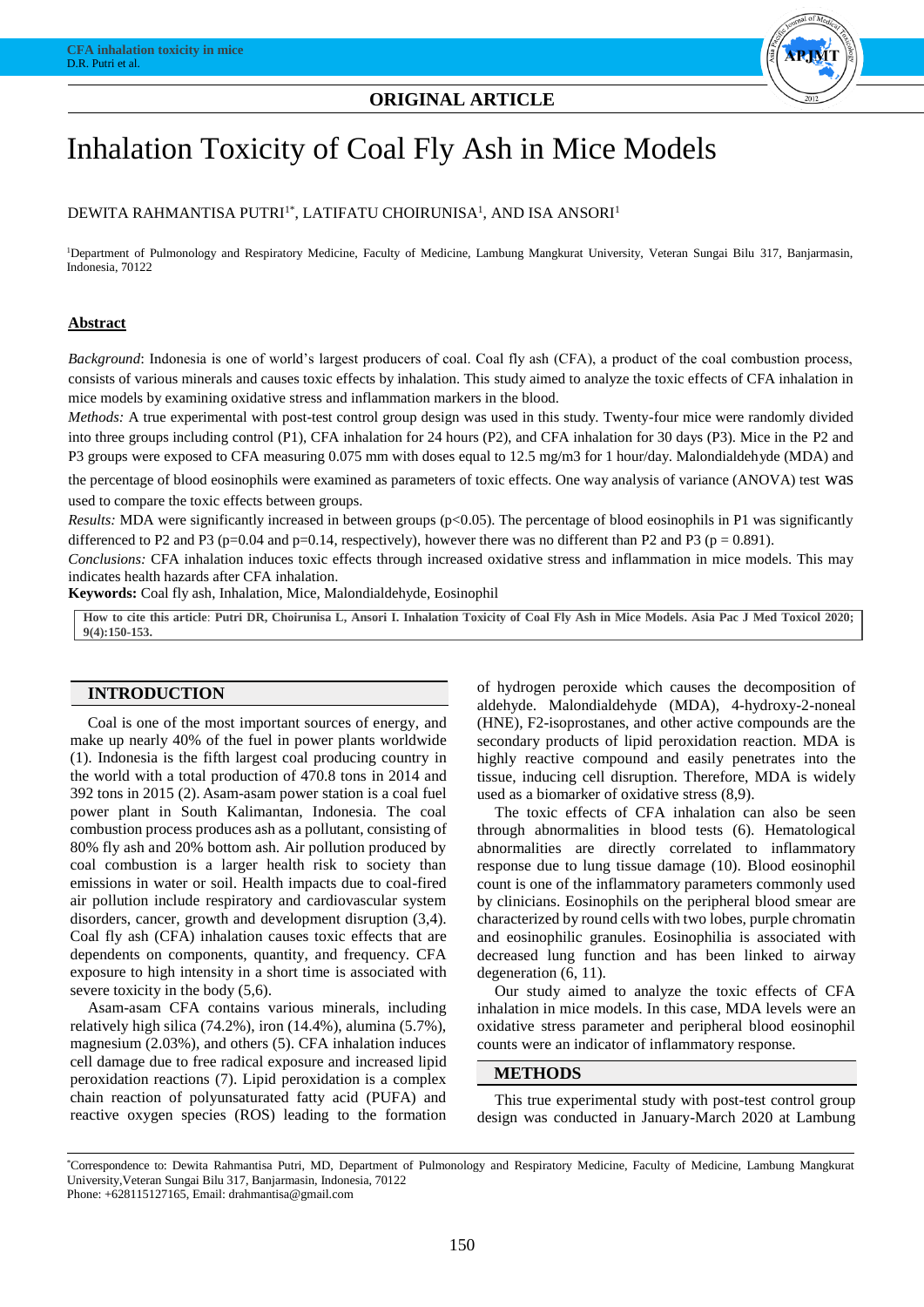Mangkurat University, Banjarmasin, Indonesia. A total of 24 male mice (*Mus musculus*), aged 2-3 months old, and weighing 20-30 grams were used in our study. Twenty-four mice were randomly divided into three groups, namely control (P1), 24-hours CFA inhalation (P2) as an acute exposure, and 30-days CFA inhalation (P3) as a sub-chronic exposure. We used the CFA from Asam-asam power plant in Jorong District Tanah Laut Regency, South Kalimantan Province, which consists of silica (74.2%), iron (14.4%), alumina (5.7%), magnesium (2.03%), and others (5). We obtained the CFA from the power station's coal-burning, which was stacked in landfills and filtered using a sieve number 200 to get a particle size of ≤0.075 mm.

Mice were exposed to aerosolized CFA or/and normal saline fluid using a special tool designed by the Department of Pharmacology, Lambung Mangkurat University. The device provides an ambient environment for CFA or/and normal saline fluid to be inhaled into the airways. Normal saline fluid inhalation was given for 30 days in the P1group. Mice in P2 were given CFA at the dosage of  $12.5 \text{ mg/m}^3$  for 1 hour in the first day and normal saline fluid inhalation in the days 2- 30. Mice in P3 were given CFA at the dosage of 12.5 mg/m<sup>3</sup> for 1 hour/day for 30 days (13).

At the end of the investigation, a peripheral blood smear was done by drawing blood from the lateral veins of mice tails. Peripheral blood eosinophil count was done under a binocular microscope XSZ 107BN (Yazumi, Japan) by counting white blood cells to a total of 100. Results were expressed as a percentage (%). Eosinophilia was defined as more than 3%. Then, the animals in all groups were anesthetized and MDA levels were determined as thiobarbituric acid reactive substance (TBARS) method using Elabscience assay kit (Catalog no. 5 E-BC-K025-M, USA) (14). Results were expressed as μM.

Data were expressed as mean±standard because the data was normally distributed and the data variance was homogeneous using Saphiro Wilk test.

\_\_\_\_\_\_\_\_\_\_\_\_\_

Comparison data between groups were analyzed using oneway analysis of variance (ANOVA) with SPSS version 17.0 software (IBM SPSS). A p-value less than 0.05 was defined as statistically significant. Our research had been approved by the Ethical Committee of Medical Research Medical Faculty of Lambung Mangkurat University, Banjarmasin, Indonesia (008/KEPK-FK UNLAM/EC/I/2020).

## **RESULTS**

Figure 1 shows MDA levels in mean±standard deviation of each group (185.7±1.9 μM for P1, 193.0±1.5 μM for P2, and  $201.8\pm1.1$  μM for P3). Mice exposed to CFA had significantly higher MDA levels than control mice  $(p=0.000,$ respectively). MDA levels were significantly increased in 30 days CFA inhalation compared to 24-hours CFA inhalation or without CFA inhalation (p=0.000, respectively).

Figure 2 summarizes the percentage of eosinophil counts in peripheral blood smear in each group, namely  $2.5\pm1.9$  (P1), 7.4 $\pm$ 2.8 (P2), and 8.2 $\pm$ 4.2 (P3). Eosinophil counts in the control group were significantly different to both CFA inhalation groups ( $p=0.04$  for P2 and  $p=0.014$  for P3). However, the percentage of eosinophils was not different between CFA inhalation groups (p=0.891).

## **DISCUSSION**

CFA is a material produced during the coal combustion process in a power plant. CFA contains both inorganic and organic minerals with its main components being silica  $(SiO<sub>2</sub>)$ , alumina  $(Al<sub>2</sub>O<sub>3</sub>)$ , iron oxide  $(Fe<sub>2</sub>O<sub>3</sub>)$ , and calcium oxide (CaO), along with carbon, magnesium, and sulfur (5,15). CFA inhalation causes health hazards, depending on its chemical content, size, and concentration in the air. CFA particles inhaled and precipitated in the lungs induce alveolar macrophages and epithelial cells activation, resulting in the appeareance of inflammatory mediators, reactive oxygen species (ROS), various enzymes, cytokines, and growth factors (6,16,17).



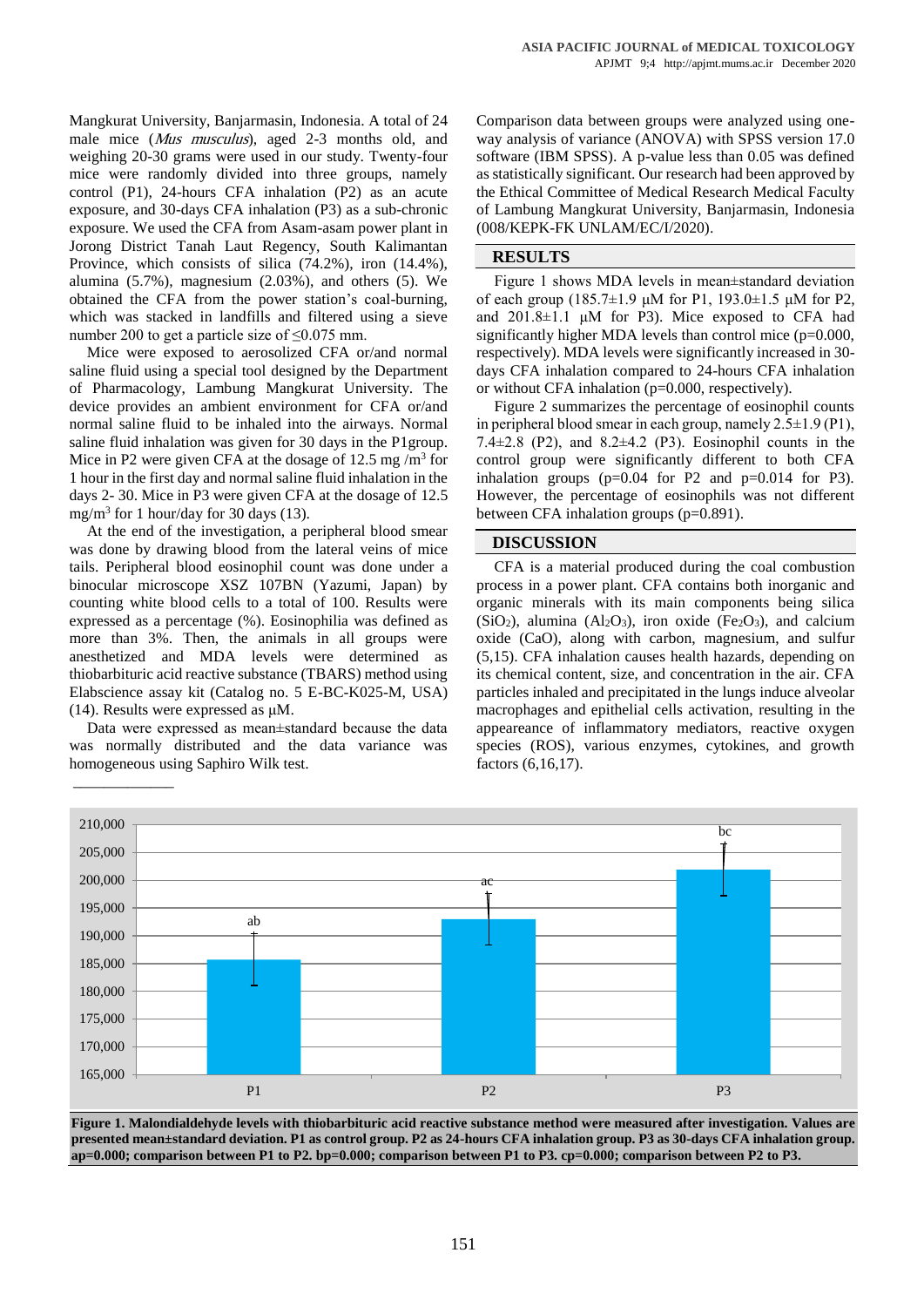



Respiratory tract epithelial cells function as structural barriers for inhaled particlesand also produce inflammatory mediators. These processes cause increased epithelial cells permeability, which is also induced by oxidative stress, so that CFA particles can penetrate the alveoli toward the circulatory system (17,18). Thiobarbituric acid malondialdehyde, a product of lipid peroxidation, is used as a parameter of oxidative stress (7,10,13,18). We found significant increased MDA level in both CFA inhalation groups compared to the control group. In a previous study, in which coal dust was inhaled, TBARS level was significantly increased in a nondiabetic rat group compared to the control group (18). However, another study found no significant increase in MDA level between diabetic rats with/without different doses of coal dust exposure (13). Our study also found a significant increase in oxidative stress between acute (24-hours) and sub-chronic (30-days) CFA exposure. A study from Korea found significant differences in MDA levels in rat plasma exposed to high concentrations of industrial incineration fly ash for 30 days (19). Increased oxidative stress is related to the dose and length of exposure to free radicals (20-23).

One of the main explanations for the toxicity of CFA is through the generation of ROS which causes cell membrane damage due to lipid peroxidation, protein oxidation, and DNA damage. ROS formation occurs directly or indirectly. The surface load or metal transition triggers Fenton reaction, which is a direct process. The release of inflammatory mediators during particle phagocytosis and inflammation is an indirect process (24).

CFA inhalation also induces inflammatory mediators, like elevated blood eosinophil count. Hematological examination can also show decreased hemoglobin, which is associated with toxic effects inducing anemia conditions. However, eosinophil examination has been more specifically used as a parameter of toxic effects in CFA exposure (6). Similarly, we found a significant increase in eosinophil percentage in peripheral blood between CFA exposure and non-CFA

exposure.The percentage of eosinophil counts in sub- chronic CFA inhalation was higher than acute CFA inhalation, however there was no difference statistically. Although a study found an increase in eosinophil count between different doses of fly ash inhalation from industrial waste incinerators, eosinophil blood counts between groups were not considered to be associated with fly ash exposure (19). A Nigeria study also found no significant differences in hematological parameters including eosinophil count in rabbits instilled with various doses of CFA (25). An other study showed no difference in oxidative stress and hematological inflammatory parameters due to differences in the composition and quantity of CFA used in each study (11).

We conclude that MDA levels and eosinophil blood counts can be used as inhalation toxicity parameters of CFA in mice models. These toxicity markers indicate a health hazard after CFA inhalation. Prolonged exposure causes CFA particles to settle more in the lungs, leading to more sever toxic effects. Limitation of our study included that we couldn not examine the histopathology of respiratory tract due to the semi-lockdown and pandemic situation.

#### **ACKNOWLEDGMENTS**

The authors would thank to Lambung Mangkurat University, Banjarmasin, Indonesia and Director of Mawar Hospital, Banjarbaru, Indonesia, for the support.

**Conflict of interest:** None to be declared. **Funding and support:** None.

#### **REFERENCES**

- 1. World Coal Institute. The coal resource: a comprehensive overview of coal. London: WCI; 2005. pp. 2-4.
- 2. World Energy Council. World energy resources. London: WEC; 2016. pp. 12-13.
- 3. Burt E, Orris P, Buchanan S. Scientific evidence of health effects from coal use in energy generation. USA: UIC; 2013. pp. 7-9.